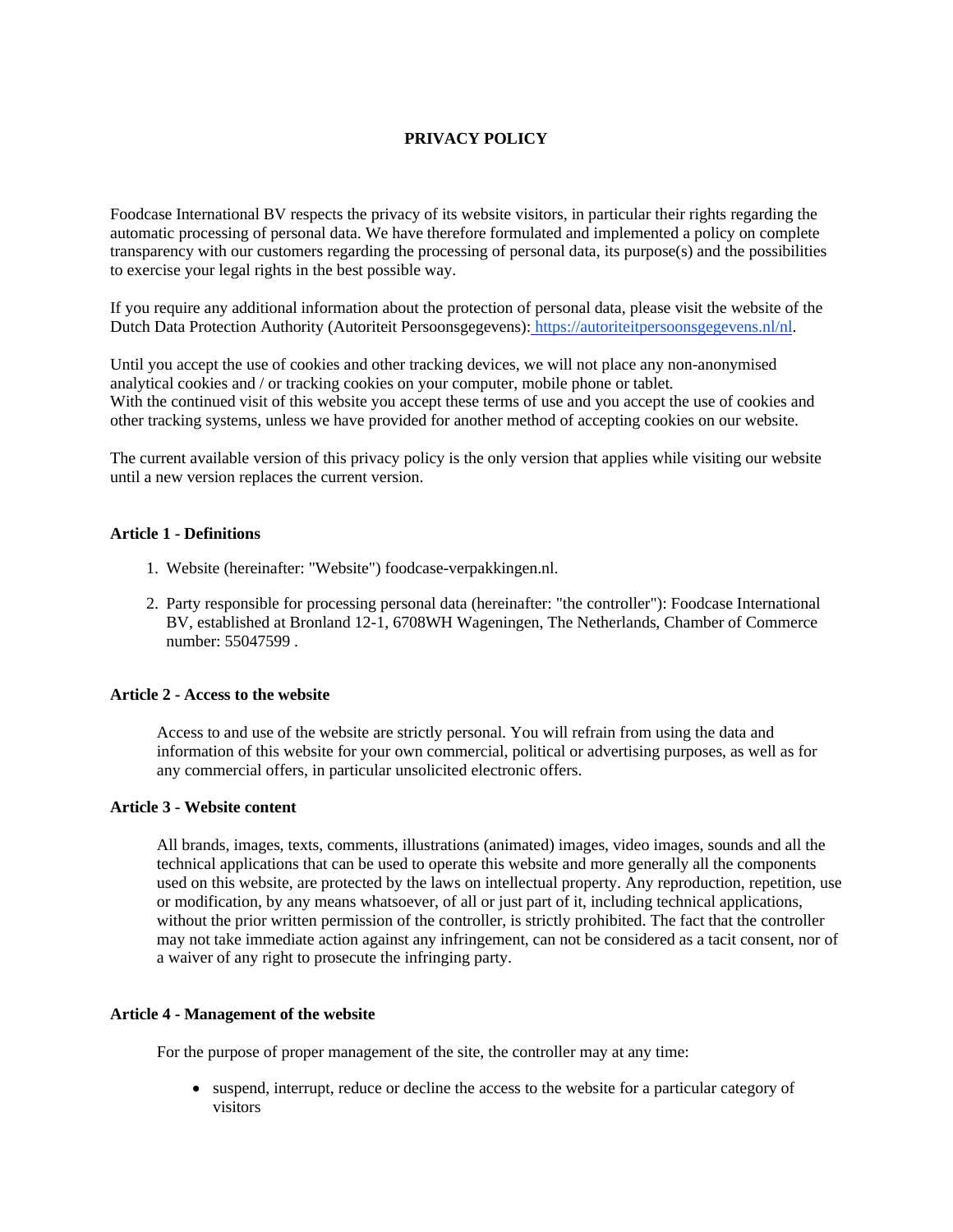- delete all information that may disrupt the functioning of the website or conflicts with national or international laws or is contrary to internet etiquette
- make the website temporarily unavailable in order to perform updates

# **Article 5 - Responsibilities**

- 1. The controller is not liable for any failure, disturbances, difficulties or interruptions in the functioning of the website, causing the (temporary) inaccessibility of the website or of any of its functionalities. You, yourself, are responsible for the way you seek connection to our website. You need to take all appropriate steps to protect your equipment and data against hazards such as virus attacks on the Internet. Furthermore, you are responsible for which websites you visit and what information you seek.
- 2. The controller is not liable for any legal proceedings taken against you:
	- because of the use of the website or services accessible via the Internet
	- for violating the terms of this privacy policy
- 3. The controller is not liable for any damages that incur to you or third parties or your equipment, as a result of your connection to or use of the website and you will refrain from any subsequent (legal) action against the controller.
- 4. If the controller is involved in a dispute because of your (ab)use of this website, he is entitled to (re)claim all subsequent damages from you.

# **Article 6 - Collection of data**

- 1. Your personal data will be collected by Foodcase International BV and (an) external processor(s) .
- 2. Personal data means any information relating to an identified or identifiable natural person ('data subject').
- 3. An identifiable natural person is one who can be identified, directly or indirectly, in particular by reference to an identifier such as a name, an identification number, location data, an online identifier or to one or more factors specific to the physical, physiological, genetic, mental, economic, cultural or social identity of that natural person.
- 4. The personal data that are collected on the website are used mainly by the collector in order to maintain a (commercial) relationship with you and if applicable in order to process your orders. They are recorded in an (electronic) register.

# **Article 7 - Your rights regarding information**

- 1. Pursuant to Article 13 paragraph 2 sub b GDPR each data subject has the right to information on and access to, and rectification, erasure and restriction of processing of his personal data, as well as the right to object to the processing and the right to data portability.
- 2. You can exercise these rights by contacting us at info@foodcase.nl.
- 3. Each request must be accompanied by a copy of a valid ID, on which you put your signature and state the address where we can contact you.
- 4. Within one month of the submitted request, you will receive an answer from us.
- 5. Depending on the complexity and the number of the requests this period may be extended to two months.

### **Article 8 - Legal obligations**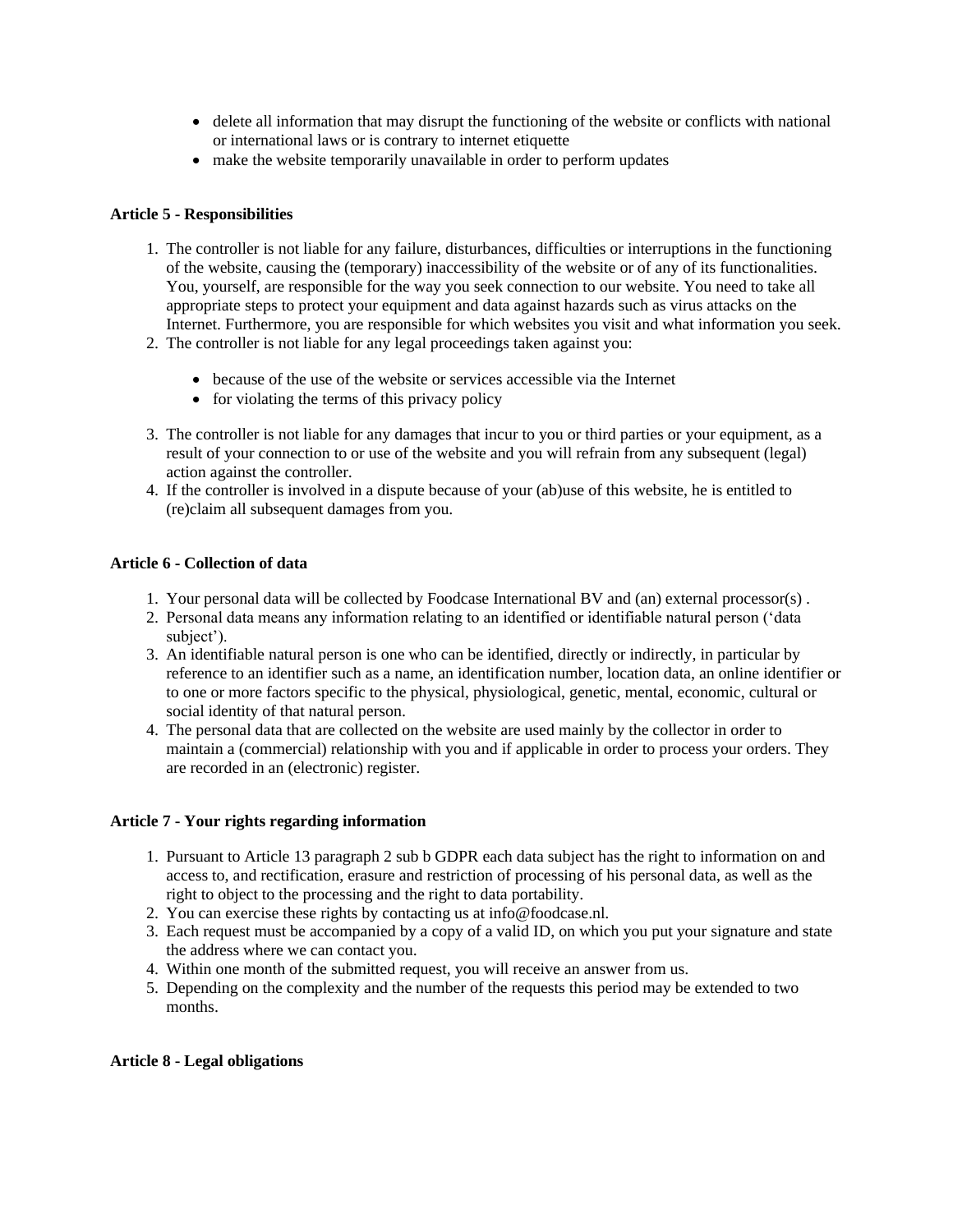- 1. In case of infringement of any law or regulation, of which a visitor is suspected and for which the authorities require the personal data collected by the collector, they will be provided to them after an explicit and reasoned request of those authorities, after which these personal data do not fall anymore under the protection of the provisions of this Privacy policy.
- 2. If any information is necessary in order to obtain access to certain features of the website, the controller will indicate the mandatory nature of this information when requesting these data.

### **Article 9 - Collected data and commercial offers**

- 1. You may receive commercial offers from the collector. If you do not wish to receive them (anymore), please send us an email to the following address: info@foodcase.nl.
- 2. Your personal data may be used by our partners for commercial purposes. If you do not wish this to happen, please send us an email to the following address: info@foodcase.nl.
- 3. If you encounter any personal data from other data subjects while visiting our website, you are to refrain from collection, any unauthorized use or any other act that constitutes an infringement of the privacy of the data subject(s) in question. The collector is not responsible in these circumstances.

#### **Article 10 - Data retention**

The collected data are used and retained for the duration determined by law.

# **Article 11 - Cookies**

- 1. A cookie is a small text file placed on the hard drive of your electronic device upon visiting our website. A cookie contains data so you can be recognized as a visitor when you are visiting our website. It enables us to adjust to your needs and it facilitates you to log in on our website. When you visit our website, we inform you about the use of cookies. By continuing to use our website you accept its use, unless we ask permission by other means. Your consent is valid for a period of thirteen months.
- 2. We use the following types of cookies on our website:
- Functional cookies: like session and login cookies to collect session and login information.

- Anonymised Analytic cookies: to obtain information regarding the visits to our website, like numbers of visitors, popular pages and topics. In this way we can adjust our communication and information to the needs of our visitors. We can not see who visits our sites or from which personal device the visit has taken place.

- Non-anonymised Analytic cookies: to obtain information regarding the visits to our website, like the number of visitors, popular pages and topics. In this way we can adjust our communication and information to the needs of our visitors.

- Tracking Cookies: like advertising cookies that are intended to show relevant advertisements. By using these cookies we may deduce your personal interests. Thus (other) organisations may show you targeted advertisements when you visit their website. Tracking cookies make profiling possible and treat categories of people differently when targeting advertisements. Tracking cookies usually process personal data.

3. Specifically, we use the following cookies on our website:

Anonymised Google Analytics (analytical cookie) Google Analytics (analytical cookie) Facebook (tracking cookie) Google Adwords (tracking cookie)